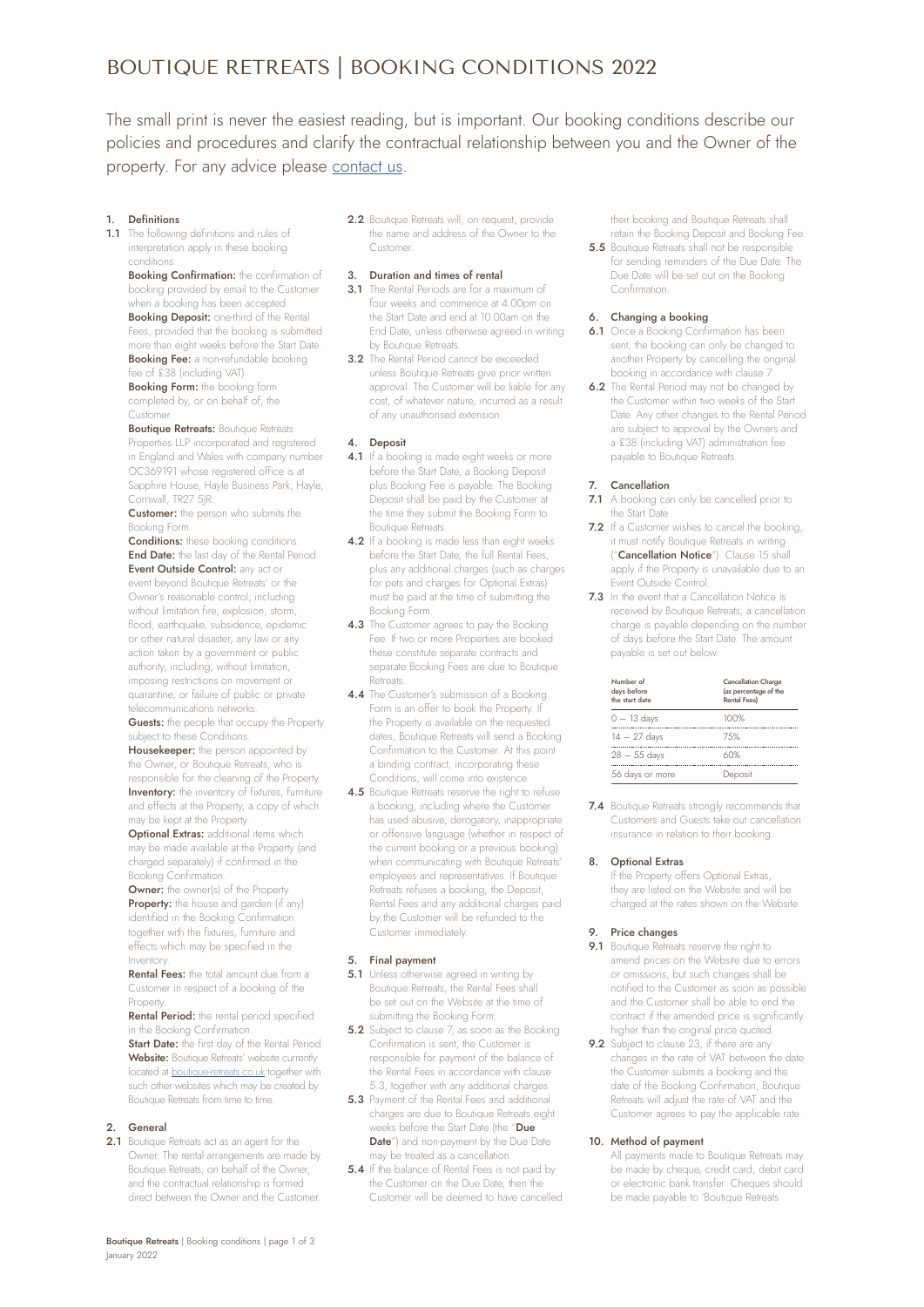Properties LLP' and can only be accepted if received at least two weeks before the Start Date. Post-dated cheques are not acceptable.

# 11. Overseas bookings

 Customers located outside the United Kingdom shall pay in Pounds Sterling by cheque drawn on a UK bank, Mastercard, Visa card, or by international electronic transfer. Any charges for payments from overseas will be passed on to the Customer.

#### 12. Eligibility

 Boutique Retreats are essentially providing family holidays and it is our policy not to accept bookings for hen or stag parties or from groups of people under the age of 18 years.

# 13. The holiday

 The Customer and Guests have the right to occupy the Property for a holiday only (within the meaning of Schedule 1, Paragraph 9 of the Housing Act 1988).

# 14. Customer obligations

The Customer agrees:

- 14.1 to pay for all additional utilities and fuel incurred during the Rental Period and not included in the Rental Fees;
- 14.2 to report to Boutique Retreats any damage, destruction, loss, defect or disrepair affecting the Property or items listed on the Inventory (if any) as soon as it comes to the attention of the Customer;
- 14.3 to pay for any losses or damages to the Property caused by a Guest (excluding any damage caused by fair wear and tear and the cost of any damage which may be recoverable under insurance policies). If it is proven that damage is directly attributable to the Customer or Guests then Boutique Retreats, on behalf of the Owner, have the right to reclaim any costs incurred up to the sum of £500 from the card the Customer used to pay the Rental Fees. All damage or breakdowns must be reported immediately so issues can be put right before the arrival of the next guests;
- 14.4 to take good care of the Property and leave it in a clean and tidy condition at the End Date. A cleaning service is not provided during the Rental Period unless otherwise agreed in writing by Boutique Retreats. If the Owner is dissatisfied with the condition of the Property at the End Date, they reserve the right to refuse to accept subsequent bookings from that Customer. If a Customer is excluded from two or more Properties by different Owners, then Boutique Retreats reserve the right to refuse to accept any more bookings from that Customer, at any other property;
- 14.5 to permit the Owner and Boutique Retreats reasonable access to the Property at all times without notice;
- 14.6 not to part with possession of the Property, or share it, except with Guests identified on the Booking Confirmation;
- 14.7 not to sell or transfer the booking to another party without Boutique Retreats' prior written consent;
- 14.8 to ensure that only the Guests who are identified on the Booking Confirmation occupy the Property. The Customer further agrees that a cot may only be occupied by a child aged 24 months or less at the Start Date;
- 14.9 not to smoke at the Property or cause an annoyance or become a nuisance to occupants of adjoining premises;
- 14.10 to only use the designated parking spaces allocated (if any). Unless otherwise stated, all parking spaces shall only accommodate an average-sized car (e.g. a family hatchback). The Owner and Boutique Retreats accept no liability for additional costs incurred if an alternative space is required or if the Customer or Guest's vehicle is damaged;
- 14.11 to at all times behave in a respectful and polite manner to the Owner, Boutique Retreats and its employees and representatives;
- 14.12 to not use any abusive, derogatory, inappropriate or offensive language when communicating with the Owner, Boutique Retreats or its employees and representatives;
- 14.13 to not charge the Customer or Guest's electric or hybrid vehicle at the Property unless it is described as offering an electric vehicle charging point on the Website. The Customer and Guests further agree that they shall not use a normal domestic power socket to charge an electric or hybrid vehicle as this may cause safety risks and damage to the Property; and
- 14.14 that notices (including notices in proceedings) must be served on the Owner at the following address: c/o Boutique Retreats Properties LLP Sapphire House Hayle Business Park Hayle, Cornwall TR27 5JR

# 15. Non-availability of Property

- **15.1** The Owner will not be liable or responsible for any failure to perform, or delay in performance of, any of their obligations in these Conditions that is caused by an Event Outside Control.
- 15.2 If an Event Outside Control takes place that affects the availability of the Property during the Rental Period, the Customer will be contacted as soon as reasonably possible and the Owner's obligations under these Conditions will be suspended and the time for performance will be extended for the duration of the Event Outside Control. Where the Event Outside Control results in the Property becoming unavailable during the Rental Period, the Customer may end the contract and all payments will be refunded.

#### 16. Liability

- 16.1 Nothing in these Conditions excludes or limits the liability of Boutique Retreats or the Owners for:
- i. death or personal injury caused by Boutique Retreats' or the Owners' negligence; or
- ii. any matter which it would be illegal for Boutique Retreats or the Owners to exclude or attempt to exclude their liability.
- 16.2 If the Owner fails to comply with these Conditions, the Owner is responsible for losses which are a foreseeable result of their breach of these Conditions or their negligence, but the Owner is not responsible for any loss or damage that is not foreseeable. Loss or damage is foreseeable if it is an obvious consequence of the breach or if it was contemplated by the parties at the time the parties entered into a binding contract.
- **16.3** The Owner is not liable for business losses. The Owner only lets the Property for domestic and private use. If the Customer, or a Guest, uses the Property for any commercial or business purpose the Owner will have no liability for any loss of profit, loss of business, business interruption, or loss of business opportunity.

# 17. Property descriptions

- 17.1 Some of the information on the Website relates to shops, amenities and public houses in the surrounding area. Closure of such premises and other changes to external facilities are outside Boutique Retreats control. If Boutique Retreats are aware of any material changes at the time of the Customer's booking, then it shall endeavour to inform the Customer of these changes. However, this information is provided for general information purposes and is not intended to amount to advice on which the Customer and Guests should rely. Although Boutique Retreats make reasonable efforts to ensure the information on the Website is up to date, it makes no representations, warranties or guarantees, whether express or implied, that the content on the Website is accurate, complete or up to date.
- 17.2 The Properties offering WiFi will have this information detailed in their description on the Website. The provision of WiFi is subject to availability and network conditions.

#### 18. Complaints

- 18.1 All complaints must be notified to Boutique Retreats as soon as reasonably practicable, as Boutique Retreats may be required to carry out an on-the-spot investigation of the Property and if necessary, request the Owner to take remedial action. All Customers have a legal obligation to mitigate their losses.
- 18.2 The Customer agrees that Boutique Retreats and the Owner shall be given the opportunity of investigating the complaint within a reasonable time and the opportunity to correct issues during or after the Rental Period.
- 18.3 Boutique Retreats cannot accept responsibility for any legislation relating to dogs not being permitted on beaches.

# 19. Pets

- 19.1 Pets are only permitted at the Property with the prior written consent of Boutique Retreats and the Owner and are subject to any additional conditions imposed by Boutique Retreats and the Owners. If pets are permitted, the Customer agrees that they shall be kept under control and exercised away from the Property.
- 19.2 Pets are not permitted in the bedrooms or on the furniture in the Property and neither Boutique Retreats nor the Owners can accept responsibility for their safety. Pets must not be left in the Property unsupervised as this can result in considerable damage to the Property and distress to the pet. A charge will be made for each pet and will be set out on the Booking Form.
- 19.3 Where the description of the Property states 'Regret no pets', or the Property does not accept pets or otherwise restricts the keeping of pets at the Property, Boutique Retreats or the Owners cannot guarantee that there have been no pets previously kept at the Property.

# 20. Assistance dogs

 Boutique Retreats welcome assistance dogs, but where the Property does not ordinarily accept a dog, Boutique Retreats (as an agent acting on behalf of the Owner) must verify whether the Property can accommodate dogs with the Owner before issuing the Booking Confirmation.